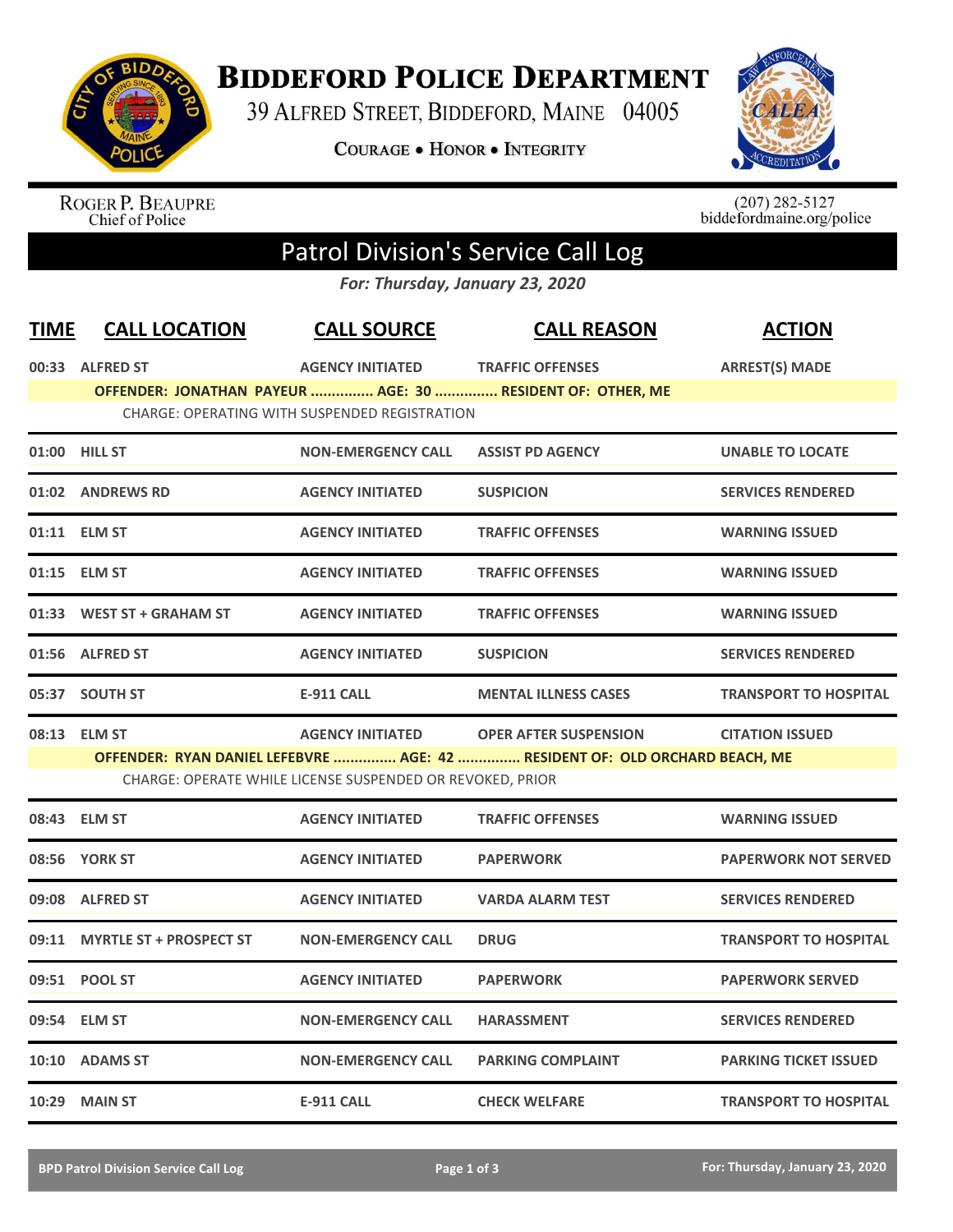| <b>TIME</b> | <b>CALL LOCATION</b>         | <b>CALL SOURCE</b>        | <b>CALL REASON</b>                                                                              | <b>ACTION</b>             |
|-------------|------------------------------|---------------------------|-------------------------------------------------------------------------------------------------|---------------------------|
|             | 10:54 HILL ST                | <b>AGENCY INITIATED</b>   | <b>TRAFFIC OFFENSES</b>                                                                         | <b>WARNING ISSUED</b>     |
|             | 11:02 ALFRED ST              | <b>WALK-IN AT STATION</b> | <b>SEX OFFENDER REGISTRATION</b>                                                                | <b>REPORT TAKEN</b>       |
|             | 11:07 CLARK ST + PROSPECT ST | <b>E-911 CALL</b>         | <b>CHECK WELFARE</b>                                                                            | <b>NEGATIVE CONTACT</b>   |
|             | 11:21 MYRTLE ST              | <b>NON-EMERGENCY CALL</b> | <b>SNOW REMOVAL</b>                                                                             | <b>VEHICLE TOWED</b>      |
|             | 11:24 WEST ST + ELM ST       | <b>AGENCY INITIATED</b>   | <b>TRAFFIC OFFENSES</b>                                                                         | <b>VSAC ISSUED</b>        |
|             | 11:42 ELM ST + FOREST ST     | <b>AGENCY INITIATED</b>   | <b>TRAFFIC OFFENSES</b>                                                                         | <b>WARNING ISSUED</b>     |
|             | 11:44 ELM ST                 | <b>NON-EMERGENCY CALL</b> | <b>ARTICLES LOST/FOUND</b>                                                                      | <b>SERVICES RENDERED</b>  |
|             | 11:52 ELM ST + FOREST ST     | <b>AGENCY INITIATED</b>   | <b>TRAFFIC OFFENSES</b>                                                                         | <b>VSAC ISSUED</b>        |
| 12:23       | <b>DEARBORN AVE</b>          | <b>E-911 CALL</b>         | <b>CHECK WELFARE</b>                                                                            | <b>SERVICES RENDERED</b>  |
|             | 12:41 SOUTH ST               | <b>E-911 CALL</b>         | <b>DISTURBANCE / NOISE</b>                                                                      | <b>SERVICES RENDERED</b>  |
|             | 13:20 FOREST ST              | <b>OTHER</b>              | <b>DA/DHHS REFERRAL</b>                                                                         | <b>REPORT TAKEN</b>       |
|             | 13:29 MAIN ST                | <b>WALK-IN AT STATION</b> | <b>HARASSMENT</b>                                                                               | <b>SERVICES RENDERED</b>  |
|             | 13:31 ROCKY WAY              | <b>E-911 CALL</b>         | 911 MISUSE                                                                                      | <b>NO ACTION REQUIRED</b> |
|             | 13:31 POOL ST                | <b>OTHER</b>              | <b>DA/DHHS</b>                                                                                  | <b>REPORT TAKEN</b>       |
|             | 13:52 ALFRED ST              | <b>NON-EMERGENCY CALL</b> | <b>CHECK WELFARE</b>                                                                            | <b>SERVICES RENDERED</b>  |
|             | 14:07 ALFRED ST              | <b>NON-EMERGENCY CALL</b> | <b>ARTICLES LOST/FOUND</b>                                                                      | <b>NO ACTION REQUIRED</b> |
|             | 14:51 ALFRED ST              | <b>E-911 CALL</b>         | 911 MISUSE                                                                                      | <b>NO ACTION REQUIRED</b> |
|             | 14:54 FOSS ST                | <b>AGENCY INITIATED</b>   | <b>PRO-ACTIVE DV RESPONSE TEAM</b>                                                              | <b>NO VIOLATION</b>       |
|             | 15:00 OAK ST                 | <b>AGENCY INITIATED</b>   | <b>PRO-ACTIVE DV RESPONSE TEAM</b>                                                              | <b>NEGATIVE CONTACT</b>   |
|             | 15:15 POOL ST                | <b>AGENCY INITIATED</b>   | <b>TRAFFIC OFFENSES</b>                                                                         | <b>WARNING ISSUED</b>     |
|             | 15:16 ELM ST                 | <b>AGENCY INITIATED</b>   | <b>WARRANT ARREST</b><br>OFFENDER: JOSHUA DAVID ISRAEL COPELAND  AGE: 30  RESIDENT OF: SACO, ME | <b>ARREST(S) MADE</b>     |
|             | CHARGE: WARRANT ARREST       |                           |                                                                                                 |                           |
|             | 15:29 ROCKY WAY              | <b>E-911 CALL</b>         | <b>ALL OTHER</b>                                                                                | <b>NO ACTION REQUIRED</b> |
|             | 15:52 ALFRED ST              | <b>AGENCY INITIATED</b>   | <b>TRAFFIC OFFENSES</b>                                                                         | <b>WARNING ISSUED</b>     |
|             | <b>15:53 MAIN ST</b>         | <b>E-911 CALL</b>         | <b>HARASSMENT</b>                                                                               | <b>SERVICES RENDERED</b>  |
|             | 15:55 GRAYSON ST             | <b>NON-EMERGENCY CALL</b> | <b>ANIMAL COMPLAINT</b>                                                                         | <b>NEGATIVE CONTACT</b>   |